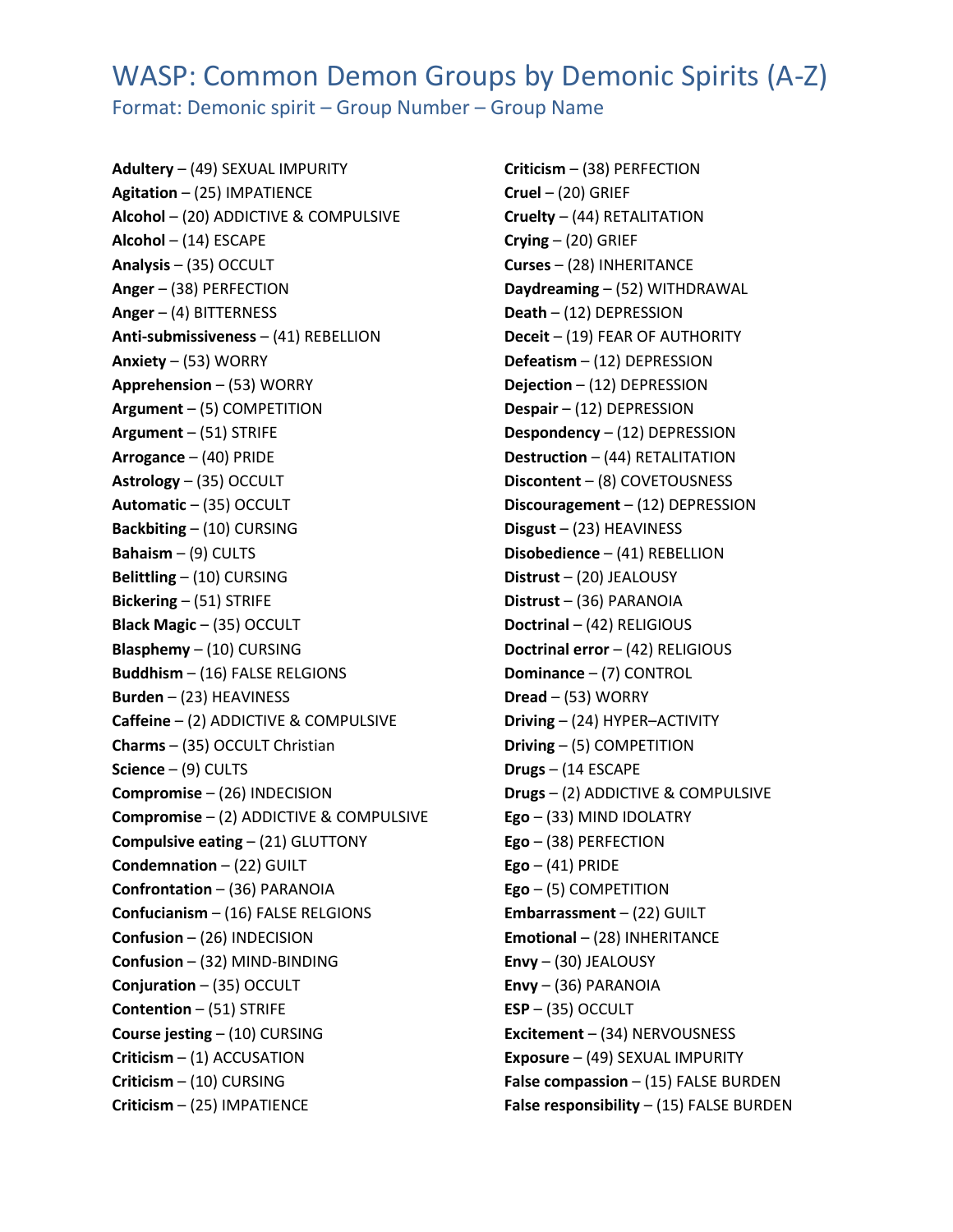## WASP: Common Demon Groups by Demonic Spirits (A-Z)

Format: Demonic spirit – Group Number – Group Name

**Fantasy** – (52) WITHDRAWAL **Fantasy lust** – (49) SEXUAL IMPURITY **Faultfinding** – (1) ACCUSATION **Fear** – (53) WORRY **Fear of accusation** – (39) PERSECUTION **Fear of condemnation** – (39) PERSECUTION **Fear of disapproval** – (48) SENSITIVENESS **Fear of failure** – (32) MIND–BINDING **Fear of God** – (42) RELIGIOUS **Fear of Hell** – (42) RELIGIOUS **Fear of judgment** – (39) PERSECUTION **Fear of lost** – (42) RELIGIOUS **Fear of man** – (32) MIND-‐BINDING **Fear of man** – (48) SENSITIVENESS **Fear of Rejection** – (43) REJECTION **Fear of reproof** – (39) PERSECUTION **Fears** – (36) PARANOIA **Fetishes** – (35) OCCULT **Fighting** – (51) STRIFE **Forgetfulness** – (26) INDECISION **Forgetfulness** – (6) CONFUSION **Formalism** – (42) RELIGIOUS **Fornication** – (49) SEXUAL IMPURITY **Fortune telling** – (35) OCCULT **Frigidity** – (49) SEXUAL IMPURITY **Frustration** – (21) GLUTTONY **Frustration** – (25) IMPATIENCE **Frustration** – (38) PERFECTION **Frustration** – (6) CONFUSION **Funk** – (37) PASSIVITY **Gloom** – (23) HEAVINESS **Gluttony** – (2) ADDICTIVE & COMPULSIVE **Gossip** – (10) CURSING **Greed** – (8) COVETOUSNESS **Hallucinations** – (10) MENTAL ILLNESS **Handwriting** – (35) OCCULT **Harlotry** – (49) SEXUAL IMPURITY **Hatred** – (4) BITTERNESS **Hatred** – (44) RETALITATION **Haughtiness** – (40) PRIDE

**Headache** – (34) NERVOUSNESS **Heartache** – (20) GRIEF **Heartbreak** – (20) GRIEF **Hinduism** – (16) FALSE RELGIONS **Homosexuality** – (49) SEXUAL IMPURITY **Hopelessness** – (12) DEPRESSION **Horoscope** – (35) OCCULT **Hurt** – (44) RETALITATION **Hypnotism** – (35) OCCULT **Hysteria** – (18) FEARS **Idleness** – (21) GLUTTONY **Importance** – (40) PRIDE **Inadequacy** – (29) INSECURITY **Incantation** – (35) OCCULT **Incest** – (49) SEXUAL IMPURITY **Incoherence** – (6) CONFUSION **Indifference** – (26) INDECISION **Indifference** – (14) ESCAPE **Indifference** – (37) PASSIVITY **Ineptness** – (29) INSECURITY **Inferiority** – (29) INSECURITY **Insanity** – (31) MENTAL ILLNESS **Insomnia** – (34) NERVOUSNESS **Insomnia** – (12) DEPRESSION **Intellectualism** – (33) MIND IDOLATRY **Intolerance** – (25) IMPATIENCE **Intolerance** – (38) PERFECTION **Irritability** – (38) PERFECTION **Islam** – (16) FALSE RELGIONS **Jealousy** – (36) PARANOIA **Jehovah's** – (9) CULTS **Judging** – (1) ACCUSATION **Latihan** – (9) CULTS **Laziness** – (17) FATIGUE **Legalism** – (42) RELIGIOUS **Lesbianism** – (49) SEXUAL IMPURITY **Lethargy** – (37) PASSIVITY **Levitation** – (35) OCCULT **Listlessness** – (37) PASSIVITY **Loneliness** – (27) INSECURITY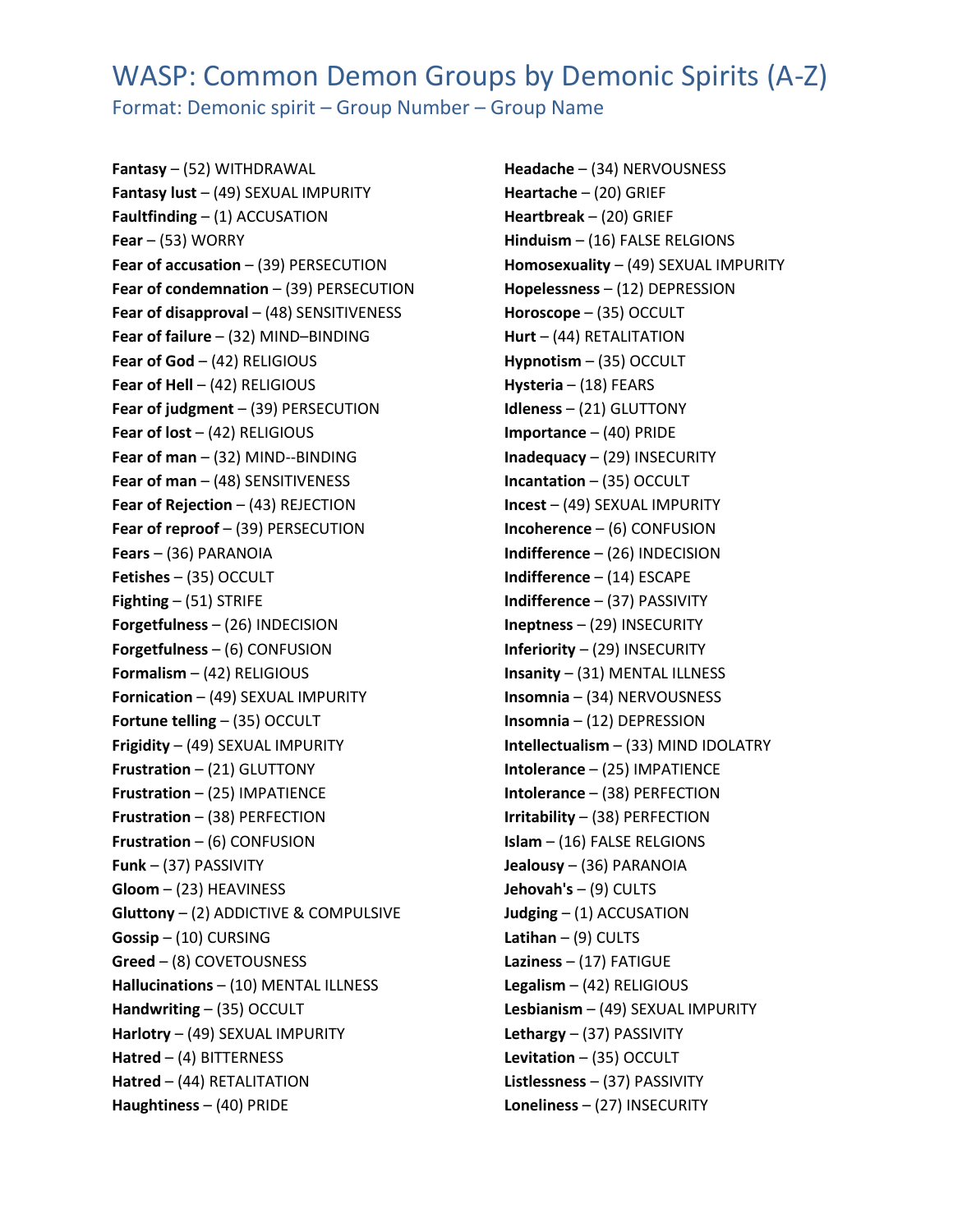## WASP: Common Demon Groups by Demonic Spirits (A-Z) Format: Demonic spirit – Group Number – Group Name

**Lust** – (49) SEXUAL IMPURITY **Lying** – (19) FEAR OF AUTHORITY **Madness** – (31) MENTAL ILLNESS **Mania** – (31) MENTAL ILLNESS **Masturbation** – (49) SEXUAL IMPURITY **Material lust** – (8) COVETOUSNESS **Medications** – (2) ADDICTIVE & COMPULSIVE **Mental** – (28) INHERITANCE **Mockery** – (10) CURSING **Morbidity** – (12) DEPRESSION **Mormonism** – (9) CULTS **Murder** – (4) BITTERNESS **Necromancy** – (50) SPIRITISM **Nervous habits** – (34) NERVOUSNESS **Nervousness** – (21) GLUTTONY **Nicotine** – (2) ADDICTIVE & COMPULSIVE **Obsession** – (42) RELIGIOUS **Occult spirits** – (32) MIND–BINDING **Ouija Board** – (35) OCCULT **Palmistry** – (35) OCCULT **Paranoia** – (31) MENTAL ILLNESS **Passivity** – (14) ESCAPE **Pendulum** – (35) OCCULT **Persecution** – (36) PARANOIA **Phobias (All kinds)** – (18) FEARS **Physical** – (26) INHERITANCE **Playacting** – (3) AFFECTATION **Possessiveness** – (7) CONTROL **Pouting** – (52) WITHDRAWAL **Pressure** – (24) HYPER–ACTIVITY **Pretension** – (3) AFFECTATION **Pretension Unreality** – (52) WITHDRAWAL **Pride** – (33) MIND IDOLATRY **Pride** – (38) PERFECTION **Pride** – (5) COMPETITION **Pride** – (47) SELF-‐DECEPTION **Procrastination** – (26) INDECISION **Quarreling** – (51) STRIFE **Railing** – (10) CURSING **Rape** – (49) SEXUAL IMPURITY

**Rationalization** – (33) MIND IDOLATRY **Religiosity** – (42) RELIGIOUS **Resentment** – (21) GLUTTONY **Resentment** – (25) IMPATIENCE **Resentment** – (4) BITTERNESS **Restlessness** – (24) HYPER-‐ACTIVITY **Restlessness** – (34) NERVOUSNESS **Retaliation** – (4) BITTERNESS **Retardation** – (29) MENTAL ILLNESS **Ritualism** – (42) RELIGIOUS **Rosicrucianism** – (9) CULTS **Roving** – (34) NERVOUSNESS **Sadism** – (44) RETALITATION **Sadness** – (20) GRIEF **Salvation (by works)** – (42) RELIGIOUS **Schizophrenia** – (29) MENTAL ILLNESS **Seance** – (50) SPIRITISM **Seduction** – (42) RELIGIOUS **Self-‐awareness** – (48) SENSITIVENESS **Self-‐condemnation** – (46) SELF–ACCUSATION **Self-‐delusion** – (47) SELF–DECEPTION **Self-‐hatred** – (46) SELF–ACCUSATION **Self-‐Pity** – (21) GLUTTONY **Self-‐Pity** – (29) INSECURITY **Self-‐rejection** – (43) REJECTION **Self-‐reward** – (21) GLUTTONY **Self-‐righteousness** – (40) PRIDE **Self-‐seduction** – (47) SELF–DECEPTION **Self-‐will** – (41) REBELLION **Selfishness** – (28) JEALOUSY **Senility** – (31) MENTAL ILLNESS **Sensitiveness** – (39) PERSECUTION **Shame** – (22) GUILT **Shintoism** – (16) FALSE RELGIONS **Shyness** – (29) INSECURITY **Skepticism** – (6) CONFUSION **Skepticism** – (13) DOUBT **Sleepiness** – (14) ESCAPE **Sophistication** – (3) AFFECTATION **Sorrow** – (20) GRIEF